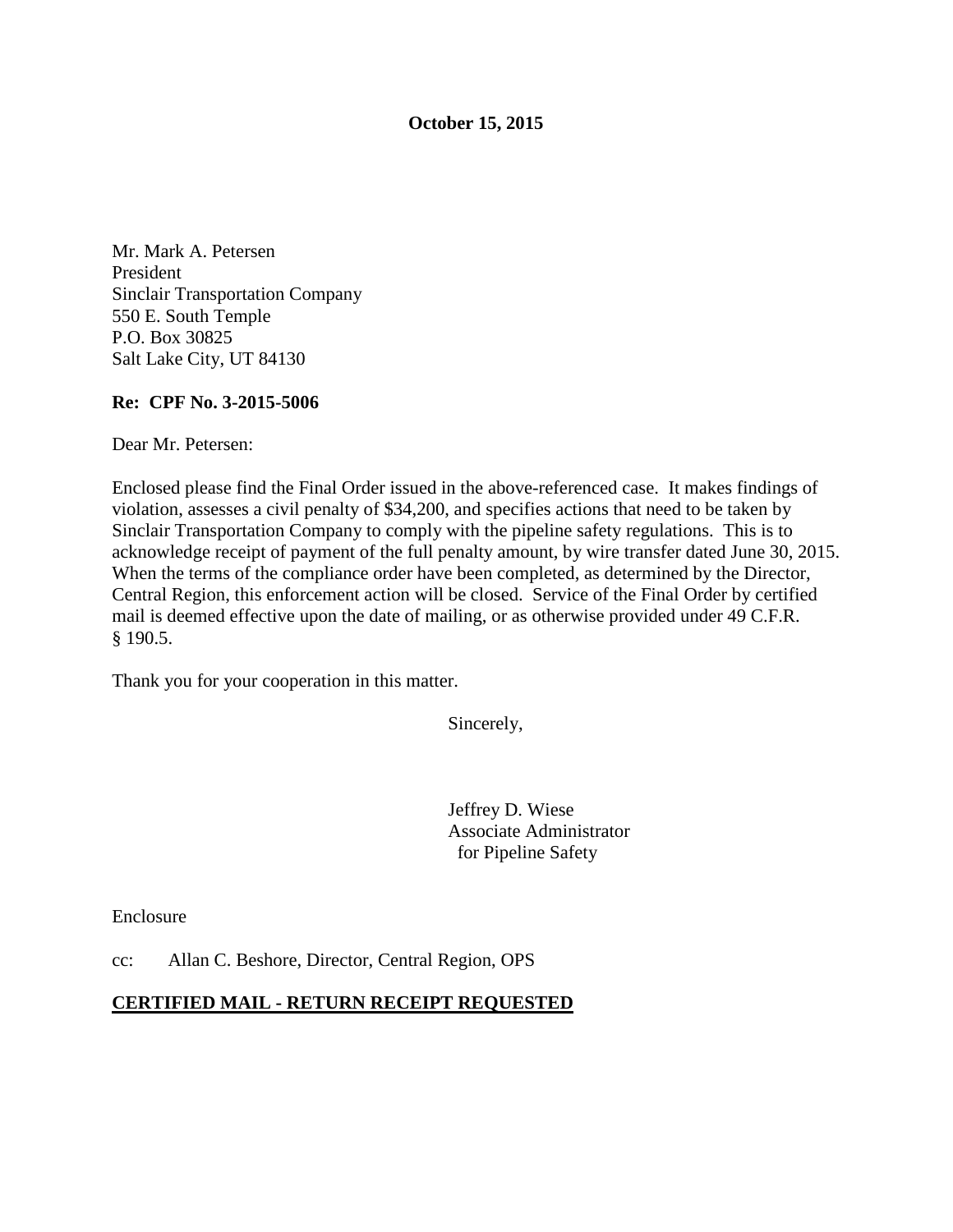### **U.S. DEPARTMENT OF TRANSPORTATION PIPELINE AND HAZARDOUS MATERIALS SAFETY ADMINISTRATION OFFICE OF PIPELINE SAFETY WASHINGTON, DC 20590**

 **) In the Matter of ) )** 

Sinclair Transportation Company,  $\qquad \qquad$  CPF No. 3-2015-5006  **)** 

**\_\_\_\_\_\_\_\_\_\_\_\_\_\_\_\_\_\_\_\_\_\_\_\_\_\_\_\_\_\_\_\_\_\_\_\_** 

**\_\_\_\_\_\_\_\_\_\_\_\_\_\_\_\_\_\_\_\_\_\_\_\_\_\_\_\_\_\_\_\_\_\_\_\_)** 

**Respondent. )** 

## **FINAL ORDER**

On November 25-27 and December 2-6, 2013, pursuant to 49 U.S.C. § 60117, a representative of the Pipeline and Hazardous Materials Safety Administration (PHMSA), Office of Pipeline Safety (OPS), conducted an on-site pipeline safety inspection of the facilities and records of Sinclair Transportation Company (Sinclair or Respondent) in Carrollton, Missouri. Sinclair operates an 8-inch pipeline transporting refined products approximately 320 miles from Olathe, Kansas, to Montrose, Iowa. $<sup>1</sup>$ </sup>

As a result of the inspection, the Director, Central Region, OPS (Director), issued to Respondent, by letter dated June 3, 2015, a Notice of Probable Violation, Proposed Civil Penalty, and Proposed Compliance Order (Notice), which also included a warning pursuant to 49 C.F.R. § 190.205. In accordance with 49 C.F.R. § 190.207, the Notice proposed finding that Sinclair had violated 49 C.F.R. § 195.581 and proposed assessing a civil penalty of \$34,200 for the alleged violation. The Notice also proposed ordering Respondent to take certain measures to correct the alleged violation. The warning item required no further action, but warned the operator to correct the probable violation.

## **FINDING OF VIOLATION**

In its Response, Sinclair did not contest the allegation in the Notice that it violated 49 C.F.R. Part 195, as follows:

<sup>&</sup>lt;sup>1</sup> Pipeline Safety Violation Report (Violation Report), (July 16, 2014) (on file with PHMSA), at 1.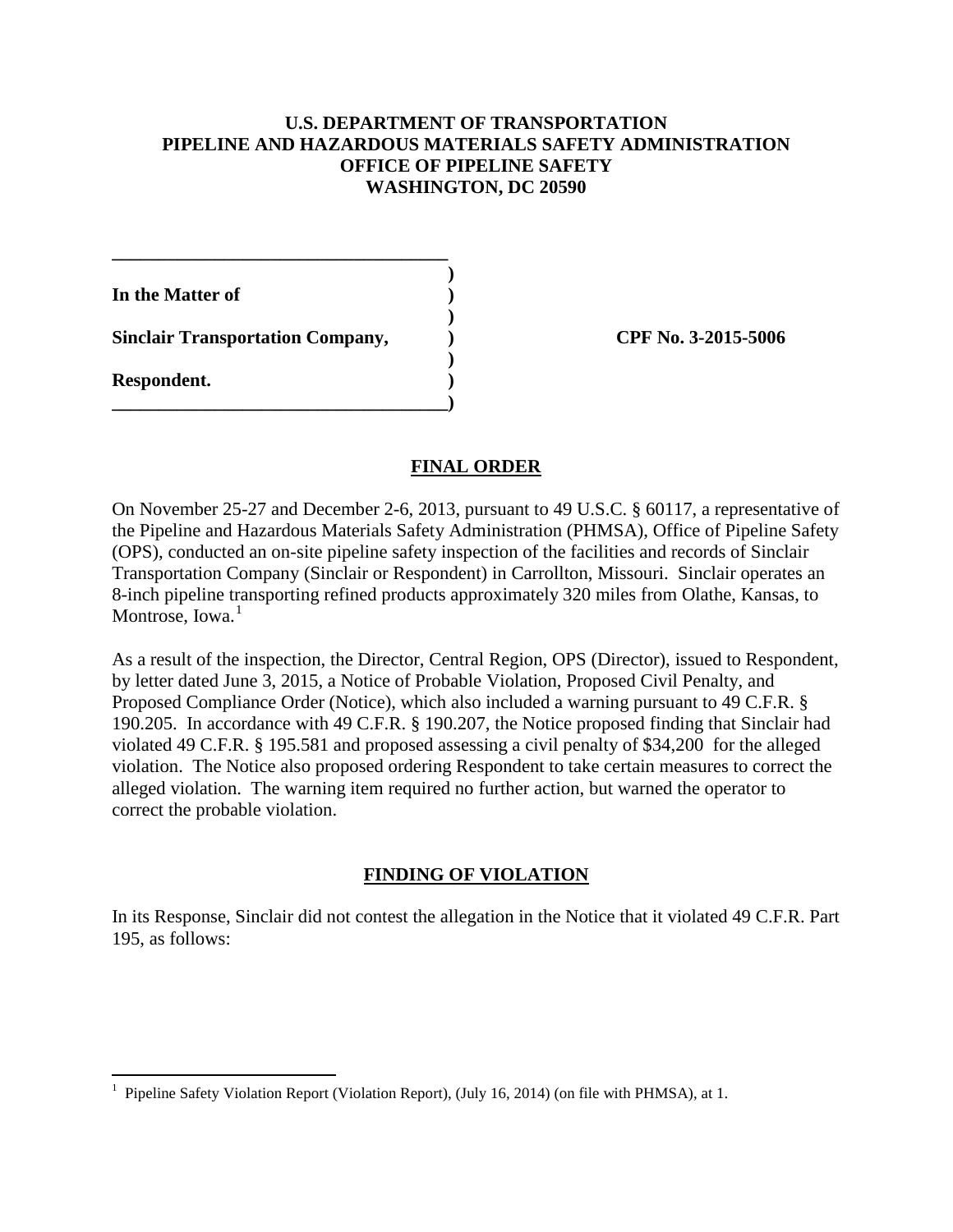**Item 1:** The Notice alleged that Respondent violated 49 C.F.R. § 195.581, which states:

### **§ 195.581 Which pipelines must I protect against atmospheric corrosion and what coating material may I use?**

(a) You must clean and coat each pipeline or portion of pipeline that is exposed to the atmosphere, except pipelines under paragraph (c) of this section.

(b) Coating material must be suitable for the prevention of atmospheric corrosion.

(c) Except portions of pipelines in offshore splash zones or soil-to-air interfaces, you need not protect against atmospheric corrosion any pipeline for which you demonstrate by test, investigation, or experience appropriate to the environment of the pipeline that corrosion will—

(1) Only be a light surface oxide; or

(2) Not affect the safe operation of the pipeline before the next scheduled inspection.

The Notice alleged that Respondent violated 49 C.F.R. § 195.581 by failing to clean and coat each portion of pipeline that is exposed to the atmosphere. Specifically, the Notice alleged that Sinclair did not clean and coat portions of its Missouri pipeline to protect it from atmospheric corrosion. Inspection records showed that the coating on portions of the pipeline was in poor condition, or that the pipeline was completely bare, with many spans of pipeline exhibiting corrosion. During the on-site inspection, PHMSA's inspector observed corrosion pits on multiple exposed pipe spans. Respondent did not contest this allegation of violation. Accordingly, based upon a review of all of the evidence, I find that Respondent violated 49 C.F.R. § 195.581 by failing to clean and coat each portion of pipeline that is exposed to the atmosphere.

This finding of violation will be considered a prior offense in any subsequent enforcement action taken against Respondent.

## **ASSESSMENT OF PENALTY**

Under 49 U.S.C. § 60122, Respondent is subject to an administrative civil penalty not to exceed \$200,000 per violation for each day of the violation, up to a maximum of \$2,000,000 for any related series of violations.<sup>2</sup> In determining the amount of a civil penalty under 49 U.S.C. § 60122 and 49 C.F.R. § 190.225, I must consider the following criteria: the nature, circumstances, and gravity of the violation, including adverse impact on the environment; the degree of Respondent's culpability; the history of Respondent's prior offenses; and any effect that the penalty may have on its ability to continue doing business; and the good faith of Respondent in attempting to comply with the pipeline safety regulations. In addition, I may

 $\overline{a}$ <sup>2</sup> The Pipeline Safety, Regulatory Certainty, and Job Creation Act of 2011, Pub. L. No. 112-90,  $\S$  2(a)(1), 125 Stat. 1904, January 3, 2012, increased the civil penalty liability for violating a pipeline safety standard to \$200,000 per violation for each day of the violation, up to a maximum of \$2,000,000 for any related series of violations.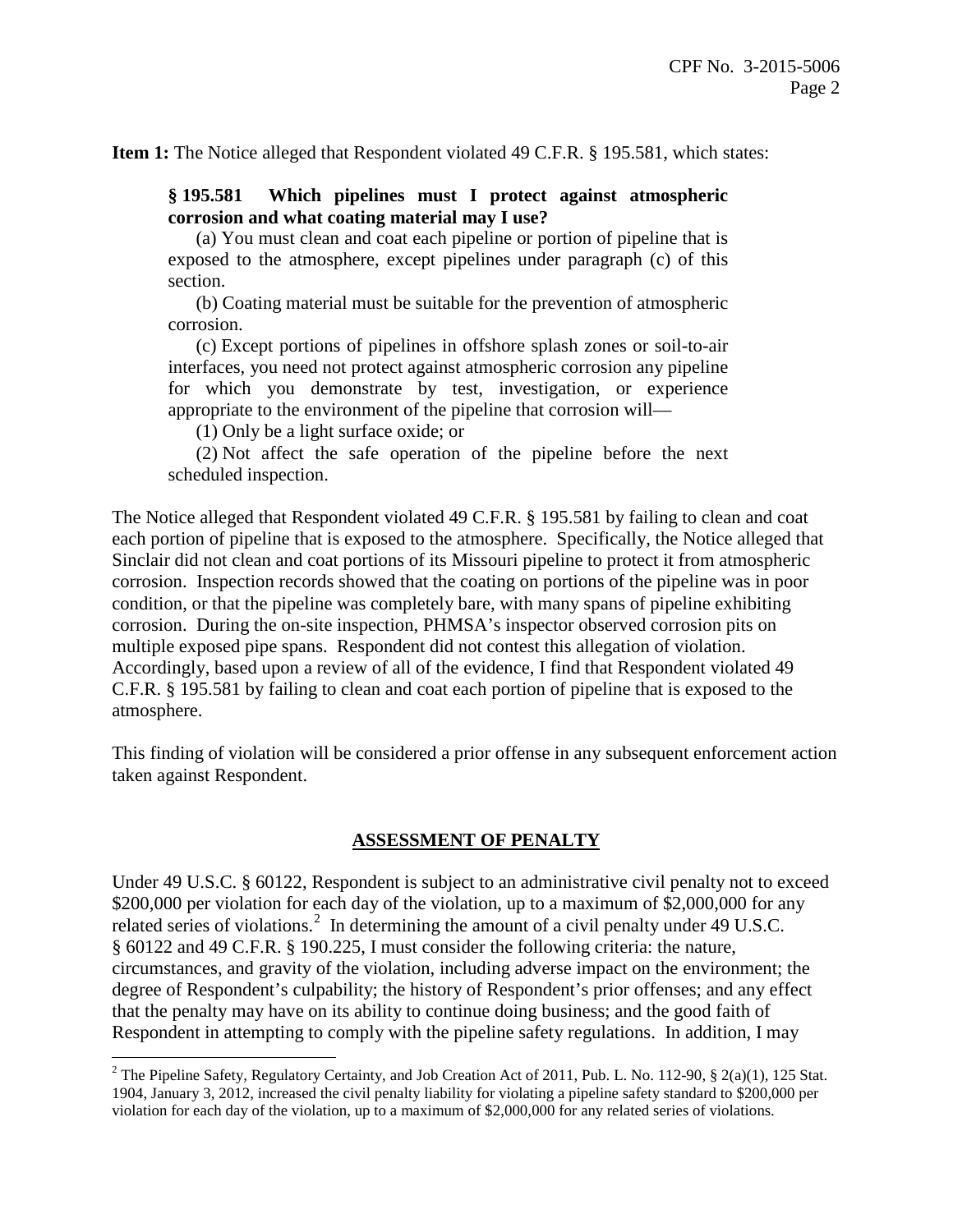consider the economic benefit gained from the violation without any reduction because of subsequent damages, and such other matters as justice may require. The Notice proposed a total civil penalty of \$34,200 for the violations cited above.

**Item 1:** The Notice proposed a civil penalty of \$34,200 for Respondent's violation of 49 C.F.R. § 195.581, for failing to clean and coat each portion of pipeline that is exposed to the atmosphere. Sinclair neither contested the allegation nor presented any evidence or argument justifying a reduction in the proposed penalty. Atmospheric corrosion can cause serious damage to an exposed pipeline system, and can lead to a pipeline failure. Respondent is fully culpable for the failure to protect its pipeline from this risk. Accordingly, having reviewed the record and considered the assessment criteria, I assess Respondent a civil penalty of \$34,200 for violation of 49 C.F.R. § 195.581.

Respondent paid the civil penalty by wire transfer on June 30, 2015.

# **COMPLIANCE ORDER**

The Notice proposed a compliance order with respect to Item 1 in the Notice for violation of 49 C.F.R. § 195.581. Under 49 U.S.C. § 60118(a), each person who engages in the transportation of hazardous liquids or who owns or operates a pipeline facility is required to comply with the applicable safety standards established under chapter 601. Pursuant to the authority of 49 U.S.C. § 60118(b) and 49 C.F.R. § 190.217, Respondent is ordered to take the following actions to ensure compliance with the pipeline safety regulations applicable to its operations:

- 1. With respect to the violation of § 195.581 (**Item 1**):
	- a. Within 90 days of the issuance of this order, Respondent must:
		- i. Assess the integrity of the Missouri Pipeline at all locations where aboveground pipe is known to exhibit corrosion;
		- ii. Make necessary repairs to the pipe; and
		- iii. Clean and recoat the pipe at each repaired location.
	- b. Within 30 days of the issuance of this order, Respondent must submit to the Director a plan and schedule to complete inspection and repair of aboveground pipe locations exhibiting bare soil to air transition areas. Respondent must perform the planned repairs within 18 months. Respondent must provide the Director with quarterly progress reports, and a final report upon completion of repairs.
- 2. PHMSA requests that Sinclair maintain documentation of the safety improvement costs associated with fulfilling this Compliance Order and submit the total to the Director. It is requested that these costs be reported in two categories: 1) total cost associated with preparation/revision of plans, procedures, studies, and analyses, and 2) total cost associated with replacements, additions, and other changes to pipeline infrastructure.

The Director may grant an extension of time to comply with any of the required items upon a